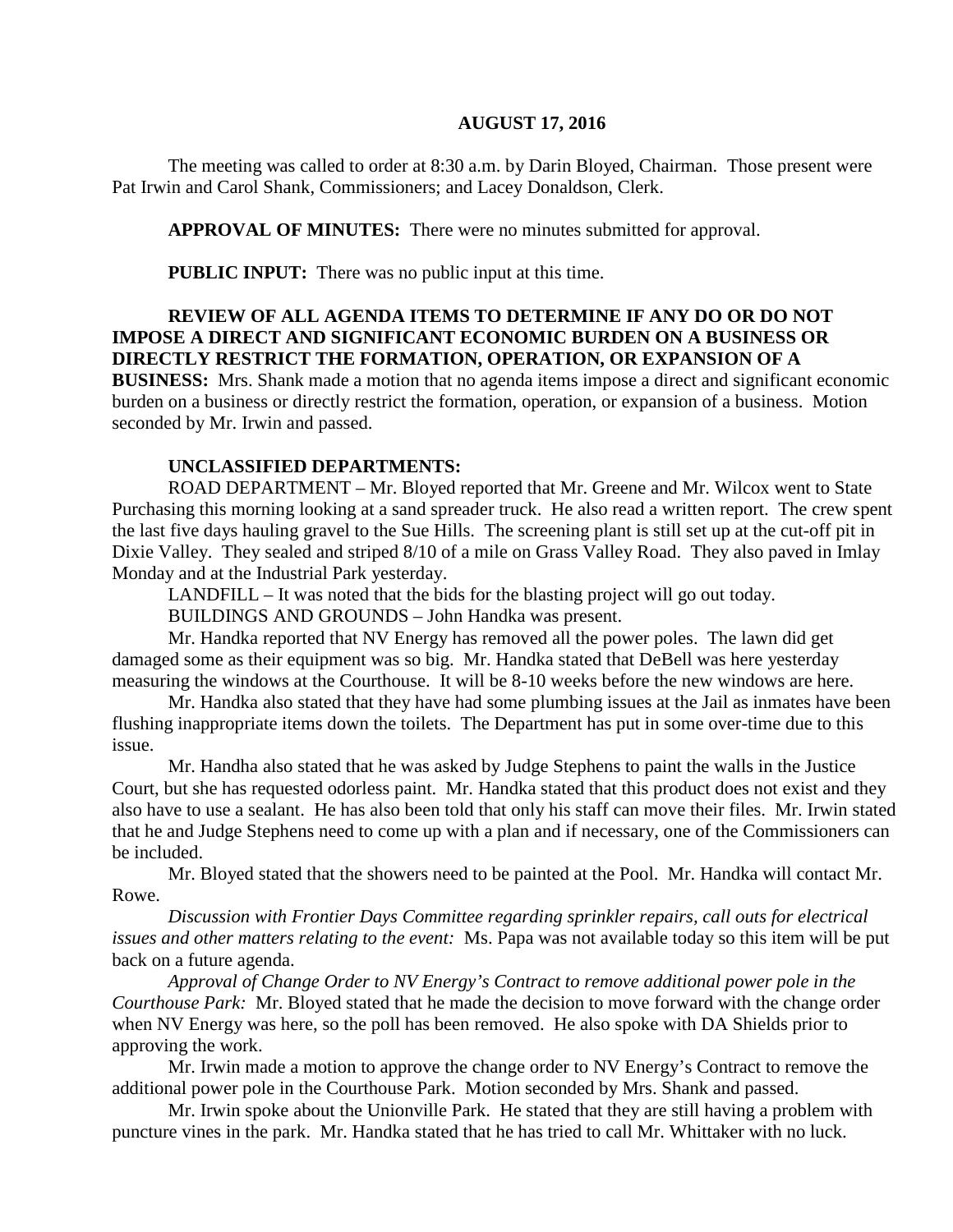**PUBLIC INPUT:** Scott Plimpton was present to give an update on his Eagle Scout Project. He stated that the first thing he did was make a parking lot and spray the weeds. Mr. Plimpton stated that there are some cement blocks that need to be removed. Mr. Bloyed instructed him to contact Brian Greene at the Road Department. Mr. Plimpton stated that he has put in two signs and a flag pole. He is planning on having the first flag retirement ceremony next Fourth of July. Mr. Irwin suggested doing it for Memorial Day. Mr. Plimpton thanked the Board for allowing him to do this project.

#### **UNCLASSIFIED DEPARTMENTS, CONT.D:**

SENIOR CENTER/VOLUNTEER COORDINATOR – Jordan McKinney was present.

Mrs. McKinney stated that they are working on the final details for the new stove. Mrs. McKinney has found another vendor in Sacramento. The seniors will be going to Virginia City tomorrow and twelve people have signed up. The annual Senior Citizens Day will be celebrated on Friday. Mrs. McKinney stated that at the last Advisory Board meeting it was brought up that they would also like to purchase a new ice machine. The Lyon's Club has agreed to donate \$4,000. Once she has quotes she will bring them back to the Board. The seniors will be having a night tour of Burning Man on August  $30<sup>th</sup>$ . They will be taking one bus and the mini-van for a senior that was injured at a previous Burning Man tour. Breakfast at the Center will be held on August  $26<sup>th</sup>$ . Make-up training for the volunteers will be on August  $19<sup>th</sup>$  at 10:00 a.m.

COMMUNITY CENTER/ECONOMIC DEVELOPMENT – Heidi Lusby-Angvick was present. Mrs. Lusby-Angvick informed the Board that she passed her test to become a Certified

Professional Community Economic Developer.

Mrs. Lusby-Angvick reported that there are 20 weekends left in the year and 12 of them are booked at the Community Center. The fridge in the kitchen is having some issues. Buildings and Grounds did look at it, but recommended that she call a repairman. Someone will be out this morning to fix it.

Mrs. Lusby-Angvick also stated that the Nevada Economic Development Conference will be held on September  $21^{st}$  and  $22^{nd}$ . They will be holding their last planning meeting for the conference on August 24<sup>th</sup> and Mrs. Lusby-Angvick may participate by phone. She also informed the Board that she participated in last week's WNDD (Western Nevada Development District) meeting telephonically.

Mrs. Lusby-Angvick also reported that the US Navy rented one of the large rooms for October  $4<sup>th</sup>$  to hold some public hearings. Once she has the agenda she will forward it to the Board.

Mrs. Lusby-Angvick met with Mayor Giles and Pete Wallish of the Governor's Office of Economic Development to discuss CDBG (Community Development Block Grant) funds.

PERSHING COUNTY FIRE/AMBULANCE –

*GRASS VALLEY FIRE DEPARTMENT:* Sean Burke was present.

Mr. Burke reported that they currently have 16 members and 2 candidates, which would give them a full roster. Their training program is going well. They have completed their Wildland Fire Training and the Emergency Vehicle Operator F Endorsements. Mr. Burke stated that there are still a few people that need to go in to DMV, but the training is done. In October they will be starting Hazmat Ops training.

Mr. Burke also reported that he received an email from FEMA (Federal Emergency Management Agency) stating that the joint grant application that they submitted for the SCBAs (self-contained breathing apparatus) was denied. The grant was submitted with two components and Mr. Burke isn't sure if it is a blanket denial so he will follow up. Mr. Burke stated that if grant funding isn't available, they need to start budgeting to replace the SCBAs.

Mr. Burke also stated that he has been working on the Department's inventory with the Auditor's office. Mr. Burked stated that their property list is extremely out of date and it might be more beneficial to create a new list.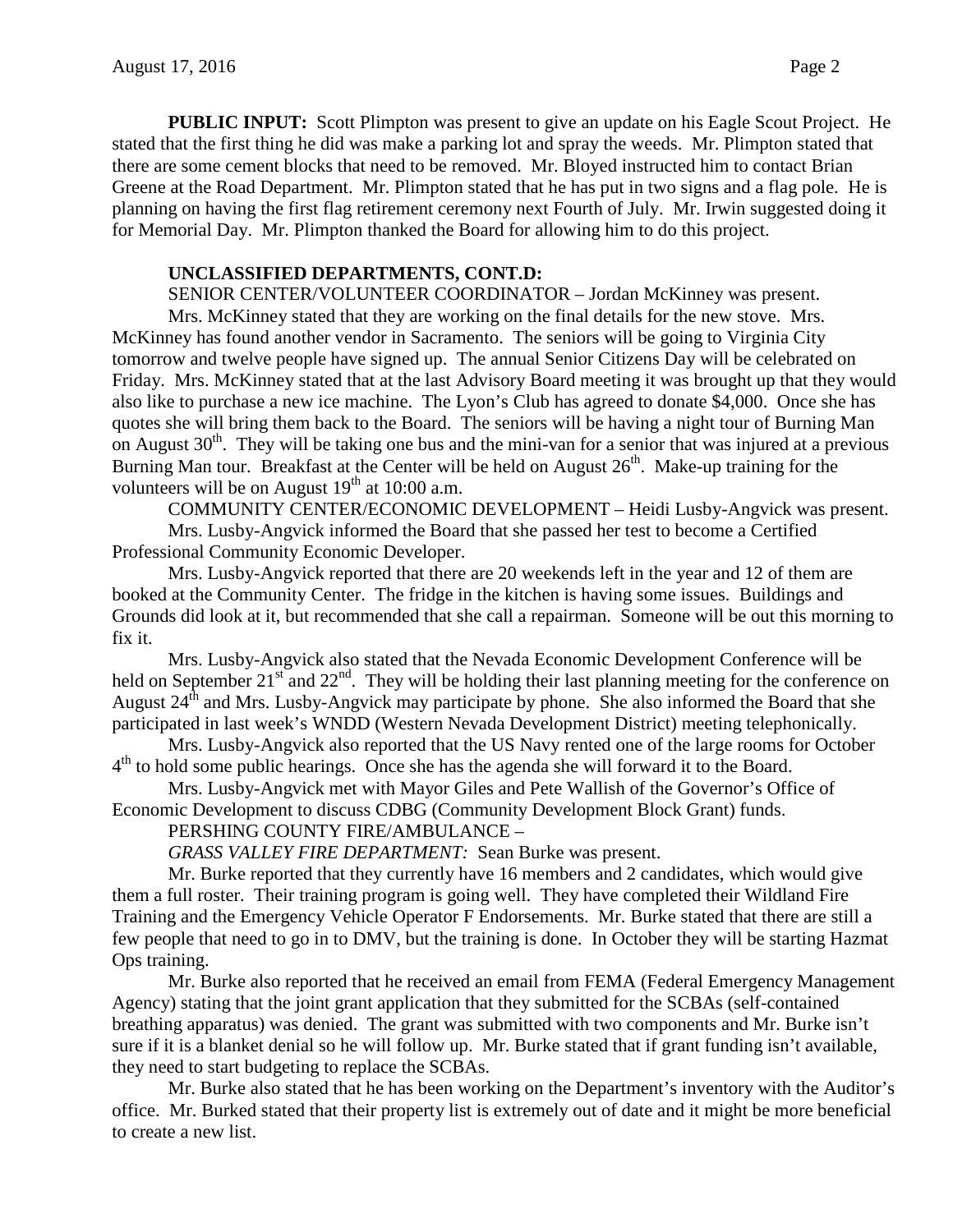He also stated that he is working with the District Attorney on the Firehouse expansion bid specifications. Mrs. Shank asked for an update on the truck that was ordered. Mr. Burke stated that the chassis has been delivered and he is planning on traveling there in October for an inspection.

District Attorney Shields and Lynn Christofferson, Administrative Clerk, joined the meeting at 9:00 a.m.

LIBRARY – Mrs. Shank mentioned that Ms. Brinkerhoff has not come before the Board in quite a while. Carolyn Hultgren did mention that Books Are Fun is at the Library today.

PUBLIC DEFENDER – Mrs. Shank gave the Board a copy of the quarterly billing. The Conflict Council is still "status quo".

Later in the morning Steve Cochran came in and gave an update. No applicants have submitted proposals for the Conflict Council position in Humboldt. The office is working on 4<sup>th</sup> quarter billing. Mr. Bloyed stated that we need something in writing from Humboldt County if the Conflict Council is going to remain status quo. Mr. Bloyed has a meeting with Humboldt County Commissioner French tomorrow and will broach the subject.

LEPC – Mrs. Shank stated that Mrs. Childs attended the last LEPC meeting in her stead.

*Approval of Fire Show 2016 Grant:* Mrs. Shank made a motion to approve the submittal of the Fire Show 2016 grant application in the amount of \$10,872.00. Motion seconded by Mr. Irwin and passed.

# **ELECTED DEPARTMENTS:**

LACEY DONALDSON, CLERK-TREASURER – Mrs. Donaldson stated that the office has been pretty busy. The staff has been trying to work in some vacation time before school starts. First quarter taxes were due Monday, so they have been busy inputting tax payments and assisting customers. Mrs. Donaldson also stated that with the upcoming Burning Man event she has processed 25 Authorizations to Perform Marriages, with 13 applications still pending. She processed 46 last year, so she anticipates a few more in the coming week.

*Approval of corrections/changes to the Tax Roll:* There were no corrections or changes submitted.

*Request for higher room rate for CFOA (County Fiscal Officers Association) Conference September 13-15, 2016 in Fallon, NV:* Mrs. Shank made a motion to approve the higher room rate up to \$89 for the CFOA Conference September 13-15, 2016 in Fallon, Nevada. Motion seconded by Mr. Irwin and passed.

RENE CHILDS, RECORDER-AUDITOR –

*Acceptance of an Interlocal Agreement with the Nevada Deferred Compensation Program, a 457 (B) program:* Mrs. Childs stated that she was approached by an 11<sup>th</sup> Judicial District Court employee who had participated in this program while they were with the 6<sup>th</sup> Judicial District.

Mr. Irwin made a motion to approve the Interlocal Agreement with the Nevada Deferred Compensation Program, a 457 (B) program as presented. Motion seconded by Mrs. Shank and passed.

Mrs. Childs stated that she is finishing up year-end entries. She is still waiting for the June billing from Remsa. The Eide-Bailey Auditors will be back next month to finish the year-end audit.

LAURI CERINI-JONES, ASSESSOR – *Unpaid Personal Property write-offs:* Mrs. Cerini-Jones gave the Board a list of property and explanations for writing them off. She also gave them a copy of the NRS that refers to uncollectible personal property.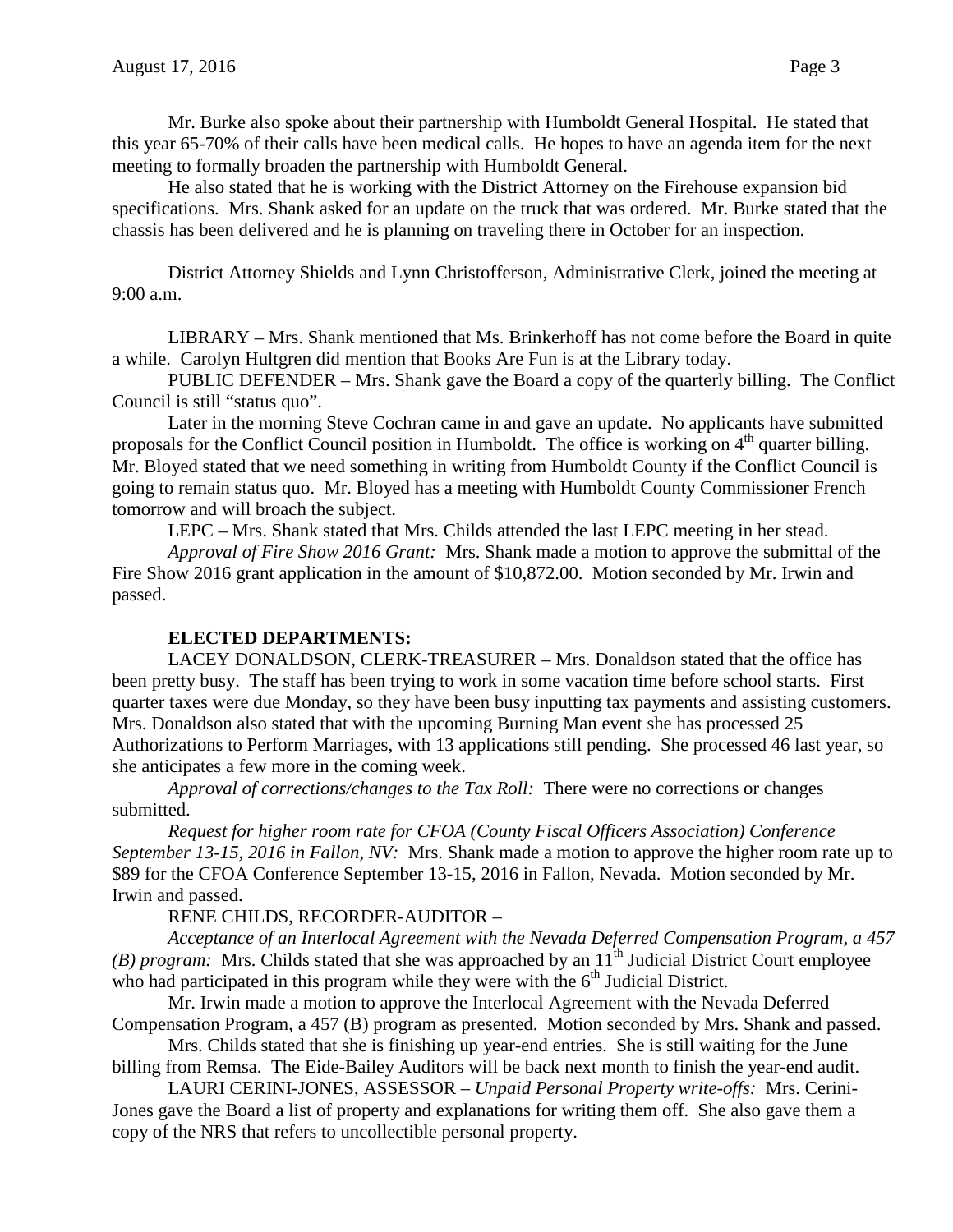Mr. Irwin made a motion to approve the Personal Property write-offs as presented by Mrs. Cerini-Jones totaling \$2,970.78. Motion seconded by Mrs. Shank and passed.

Mrs. Cerini-Jones stated that the new Appraiser started on Monday and her name is Karen Lerner.

**PROCLAMATIONS AND AWARDS:** There were no Proclamations or Awards for the Board to consider.

**BOARD APPOINTMENTS:** There were no letters of interest submitted.

#### **APPROVAL OF MEMORANDUM OF UNDERSTANDING BETWEEN PERSHING COUNTY AND NILE VALLEY RACE TRACK REGARDING THE TRANSFER OF A DECOMMISSIONED WATER TRUCK FROM THE RYE PATCH FIRE DEPARTMENT INVENTORY:** Mr. Shields is still working on this. Mr. Irwin wants Nile Valley to insure the vehicle so they are looking into it.

The meeting recessed at 9:20 a.m. for a Litigation meeting and reconvened at 9:35 a.m.

**GRASS VALLEY ADVISORY BOARD:** Annette Stripe and Sean Burke were present. Mrs. Stripe stated that she did receive the inspection report from Mrs. Munk. She has also spoken with Mr. Handka and requested that the doors be replaced. The screens on the Deputy's office also need to be replaced.

Mrs. Stripe asked the Board if the well has ever been inspected. The board will have Mr. Evans look into it and test the water if necessary.

Mrs. Stripe also reported that they will be having a Rummage Sale on September  $17<sup>th</sup>$  to benefit the Grass Valley Fire Department. Tracy Guinn, Field Voter Registrar, will also be there if anyone needs to register to vote.

Mrs. Stripe stated that one of their members will be submitting a letter of resignation.

At the last Advisory Board meeting, a member of the public stated that side markers should be installed on the side of the roads. Mr. Burke would suggest that they be put up for about a mile so we can see how long they last. The Board will speak with Mr. Greene from the Road Department.

**PUBLIC HEARING ON PROPOSED ORDINANCE #323:** There was no public comment. Mr. Irwin made a motion to adopt Ordinance #323, an ordinance amending Chapter 2.16, entitled Museum Advisory Board, of Title 2 of the Pershing County Code, by reducing the number of Museum Advisory Board Members from seven to five (2.16.010); Requiring quarterly, rather than monthly meetings (2.16.060); and setting the terms of office (2.16.020). Motion seconded by Mrs. Shank and passed unanimously.

**MATT YACUBIC, ARCHAEOLOGIST, BLM, WINNEMUCCA FIELD OFFICE:**  DISCUSSION REGARDING MEMORANDUM OF UNDERSTANDING FOR TRANSFER OF PROPERTY TO PERSHING COUNTY FOR THE UNIONVILLE CEMETERY (4.8 ACRES TRANSFERRED AT NO COST AND 5.6 PURCHASED AT 50% OF THE FAIR MARKET VALUE) – Mr. Yacubic was not available for today's meeting. Mr. Irwin would like the MOU to include language regarding the Land's Bill since part of this is a purchase and in the Land's Bill the entire property is a transfer. This item will be put back on the next agenda.

**VOUCHERS:** Mr. Irwin made a motion to approve the vouchers as submitted. Motion seconded by Mrs. Shank and passed.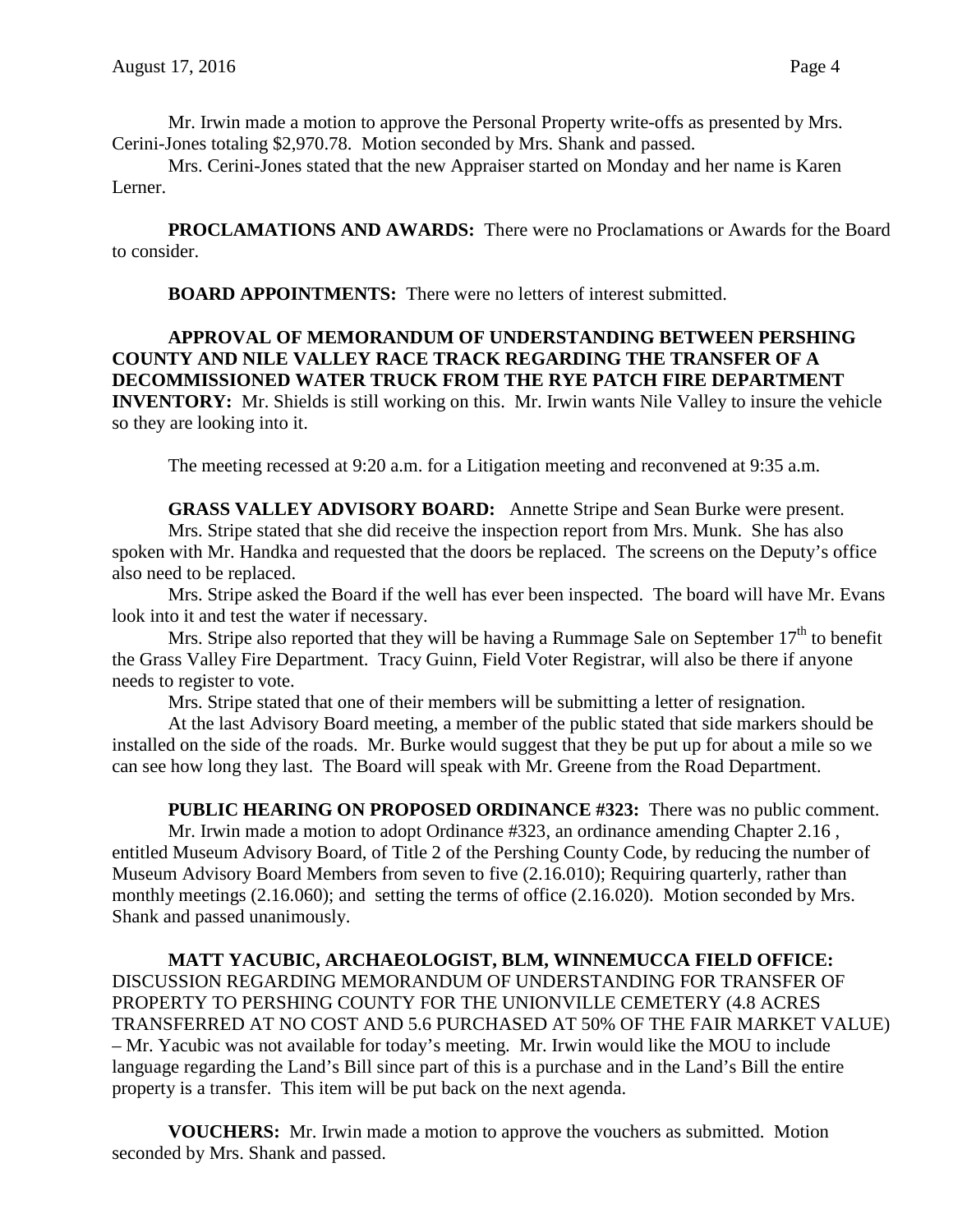#### **PLANNING DEPARTMENT:** James Evans was present.

Mr. Evans stated that there will be a September Planning Commission meeting. They will be considering a parcel map, lot line adjustment and a Division into Large Parcels.

## **IMLAY WATER SYSTEM:** James Evans was present.

Mr. Evans stated that the lead and copper testing results came back good. Mr. Bloyed stated that they received a request from the Grass Valley Advisory Board to test the well at the Community Center. Mr. Evans will look into it.

# **BUILDING DEPARTMENT:** James Evans was present.

Mr. Evans gave the Board two proposed change orders for the Archival Building. Ray Ferguson of Ferguson Construction was present to explain the need for the change orders. The first one is for valley gutters and a yard drain in the amount of \$3,969.64. The second is for curb, gutter and sidewalk in the amount of \$7,856.39. An action item will be put on the next agenda.

UPDATE ON CODE ENFORCEMENT – Mr. Evans stated that the department has attended a couple status hearings. They haven't received any new complaints.

Mr. Shields spoke about the manufactured housing issue that was discussed at the last meeting. Mr. Evans was right. They will have to apply for a building permit through the Division of Manufactured Housing and the work has to be done by a contractor certified by them.

**CORRESPONDENCE:** There was no additional correspondence discussed.

# **MEMORANDUM OF UNDERSTANDING BETWEEN BRC (BLACK ROCK CITY, LLC) AND PERSHING COUNTY REGARDING MEDICAL PERSONNEL AT THE 2016**

**BURNING MAN EVENT:** Sheriff Allen stated that they will not be using HGH (Humboldt General Hospital) personnel in the same capacity as last year due to staffing limitations. They may have two acting as Reserve Deputies for the Sheriff's Department and if medical care is provided to other members of the Sheriff's Department or those in the custody of the Sheriff's Department it will be under a 2007 MOU between Pershing County and HGH. Sheriff Allen stated that he does not agree with the proposed MOU with BRC and will not sign it. Mr. Shields agreed with Sheriff Allen. Roger Vind of BRC also spoke stating that all he was aware of was that they were at an impasse. He did state that they have never objected to the Sheriff hiring who he needs to run the operation.

The meeting recessed at 10:21 a.m. and reconvened at 10:33 a.m.

**JERRY ALLEN, SHERIFF:** UPDATE – Sheriff Allen stated that they have been very busy with search and rescue missions. He was out last night on the fire at Dun Glenn. He also informed the Board that Lovelock's brush truck is having some transmission issues.

Mr. Bloyed asked about the repairs to the padded cell as the Board did approve the payment in today's run. Sheriff Allen stated that once payment is authorized they will order the material and schedule an install date.

Sheriff Allen stated that he had tried to request an agenda item for approval to purchase a sideby-side, but he didn't get the quote until this morning. The cost is approximately \$11,000 and he would like to use Asset Forfeiture funds. Sheriff Allen would like to be able to use it at Burning Man. It was noted that nothing was put in the Burning Man budget for any type of ATVs as Sheriff Allen was trying to reduce costs. The Board agreed to hold a special meeting on August  $23^{rd}$  at 9:00 a.m. to discuss and possibly approve the purchase. Mrs. Childs stated that she had some concerns as the Asset Forfeiture Account doesn't have a lot of money in it and all that was budgeted was a K9. She will bring all the information to the meeting.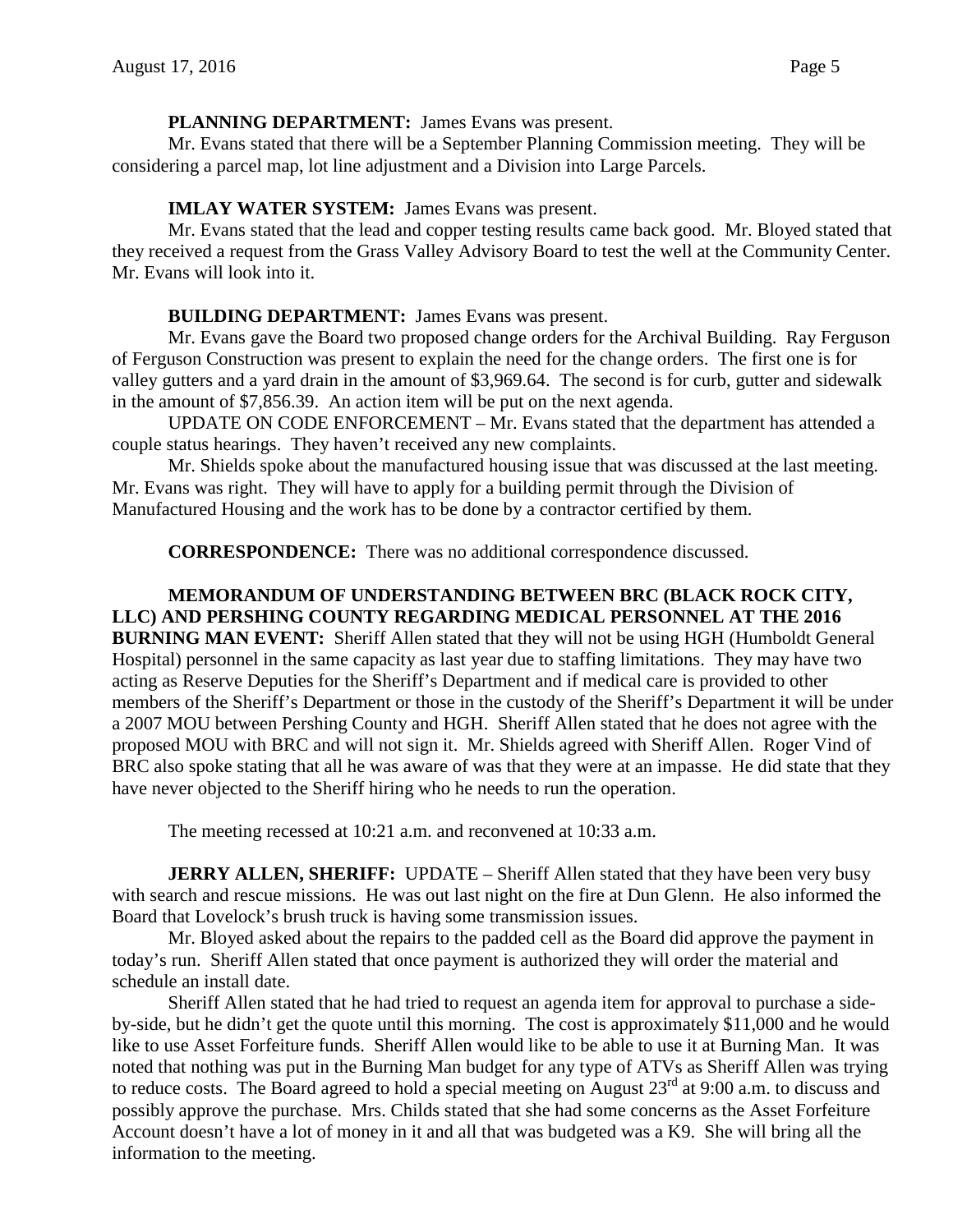Sheriff Allen also needs to purchase \$160 worth of Cat6 cables and connectors. Sheriff Allen stated that the cable was previously purchased by Celeste Hamilton, former Assessor.

Sheriff Allen gave the Board a letter regarding additional costs in the amount of \$2,244.80 that were incurred during the 2015 event. There is also a transportation cost, but Sheriff Allen is still researching that amount.

UPDATE ON 2016 BURNING MAN EVENT AND APPROVAL OF 2016 BUDGET – Sheriff Allen stated that the budget for staffing is \$174,721.83 and \$7,500 in supplies and housing costs. Mr. Bloyed asked if the communication issues have been covered. Sheriff Allen stated that we paid for the updated licensing on the microwave, but that is all that will be done this year. Another issue Sheriff Allen has come across is the upload speed in the office is too slow.

Sheriff Allen also stated that he went to Sierra Electronics yesterday. They are having a problem with the repeater on Winnemucca Mountain. Sierra Electronics will go out and see if the problem is the antenna.

Sheriff Allen stated that they have not responded, but have already received 7 calls for service on the Playa.

DISCUSSION REGARDING VOUCHER #577 PAYABLE TO UNIFORMITY FOR BLACK VESTS – Sheriff Allen did check on the grant funds and we should know very soon if we will get reimbursement for half of the expense. Mrs. Childs stated that this voucher is old year and any grant reimbursement would fall into the new year. Per the Employee Contract, the allowable reimbursement is \$850 for vests.

Mrs. Shank made a motion to approve the payment of Voucher #577, Uniformity, for black vests in the amount of \$4,620.00 with the understanding that we will receive some reimbursement from the Department of Justice, but it will be received in the new fiscal year. Motion seconded by Mr. Irwin and passed.

APPROVAL TO ADVERTISE AND HIRE ADDITIONAL DEPUTY – Sheriff Allen stated that he has one deputy on desk duty. Mrs. Shank asked if Sheriff Allen had an approximate cost for an additional person. Sheriff Allen did not have any financial information at this time. Mr. Bloyed stated that Sheriff Allen needs to put together a proposal for the Board to look at.

**REPORT FROM ADMINISTRATIVE ASSISTANT:** No report was given.

### **DISCUSSION REGARDING STARTING THE PROCESS FOR THE NEXT STEPS REGARDING THE PERSHING COUNTY ECONOMIC DEVELOPMENT AND**

**CONSERVATION ACT:** Mr. Bloyed asked where we are at with the Bill as they were supposed to be given a final draft. Mr. Irwin stated that they were given what was introduced. Mrs. Shank stated that what was introduced did not include the gravel pits. Mr. Irwin stated that they are aware of that and they are working on adding them to the maps. The Legislature is currently on break until after Labor Day. Mr. Irwin stated that he is waiting to hear when he will need to travel to Washington, DC to testify. Mr. Irwin will stay in contact with both Heller's and Reid's offices.

**REPORT FROM LEGAL:** Mr. Shields spoke about the MOU from Burning Man. One of Mr. Shields' concerns is that this only pertains to HGH. It does not address any other medical personnel that could be employed by the Sheriff. He also has a problem with the third recital as these are not binding clauses as an MOU is not a contract. Mr. Shields feels signing the document would be an irresponsible approach to law enforcement and an unrealistic view. He also stated that the MOU is somewhat ambiguous to whether or not these personnel would be paid out of the Burning Man funding. There is also a section that indemnifies Burning Man from all liability for any acts taken by Sheriff's Deputies